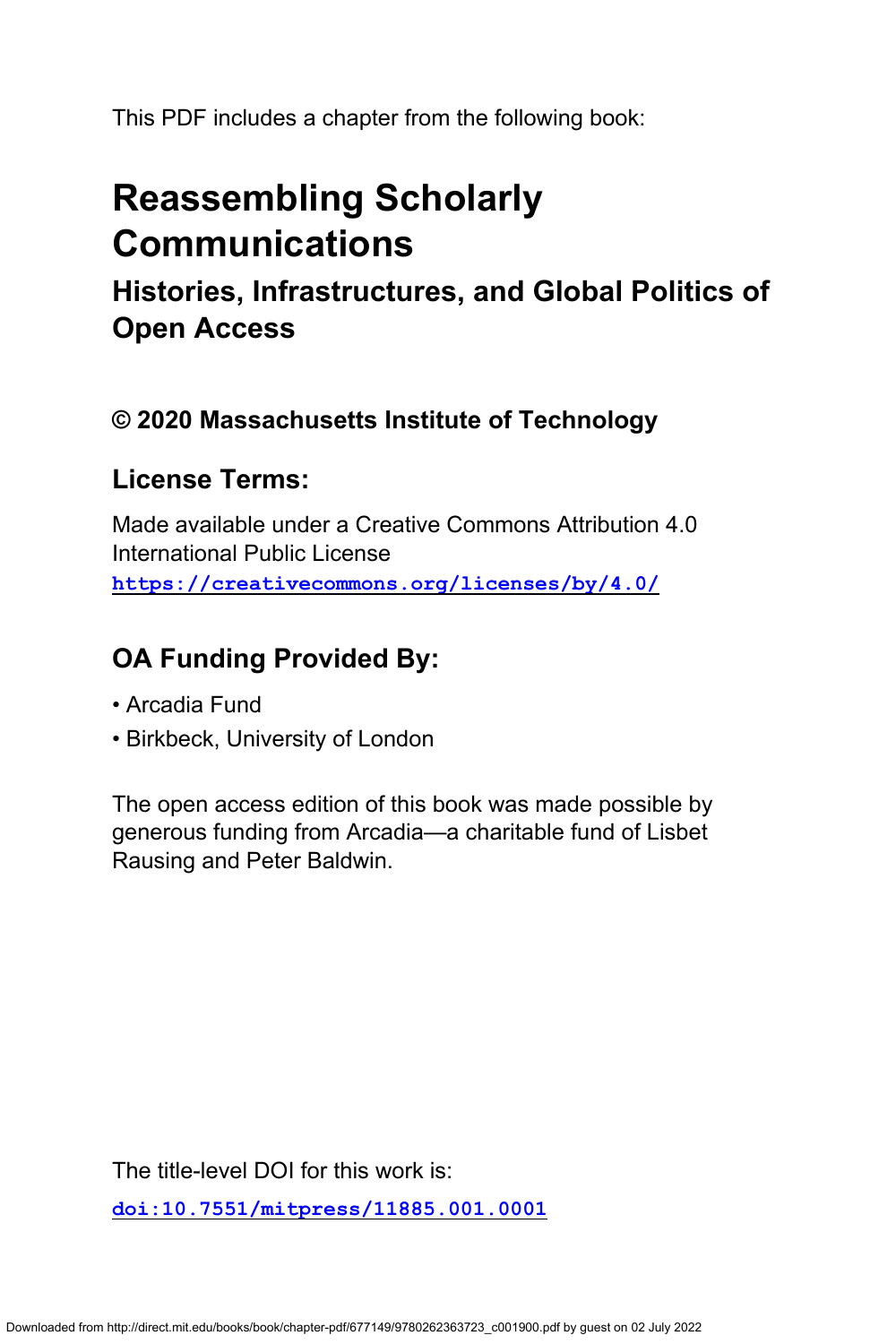### **19 Reading Scholarship Digitally**

**Martin Paul Eve**

#### **Scholarship, Labor Power, and Proliferation**

In the present moment of 2020, more scholarship and research is published every year than it would be possible to read in a lifetime. The open-access mega-journal *PLOS ONE*, for example, publishes 20,000 papers per year alone.<sup>1</sup> This is not necessarily a bad thing; it may be that high volumes of publication are beneficial to the scientific endeavor and that this volume represents a healthy global research ecosystem. Such a volume does, though, pose a serious challenge for the contemporary researcher, even when one is speaking only of a single, subdisciplinary field.

Namely, the difficulty faced by the contemporary researcher is as follows: how is it possible to keep up to date with the most recent research and scholarship, amid competing demands for time in the saturated life of an academic? How, with a scarce volume of labor time, is it possible to know that one has read all of the most recent and relevant research and scholarship?

The problems of this environment of proliferation are abundantly clear already in academic hiring panels, although the digital solutions that I here pose will not solve this particular case.<sup>2</sup> Faced with hundreds of candidates per post, it becomes near-impossible for panel members to *read* all of the scholarship before them. In the humanities, the prospect of reading 200 monographs to appoint to a junior lectureship is simply beyond the realm of possibility. In the sciences, one could say the same of journal articles or conference proceedings.

It is from this challenge that proxy measures such as the notorious journal impact factor (JIF) sprung. These aggregate and insensitive measures of citation statistics were designed to assign quantitative value to specific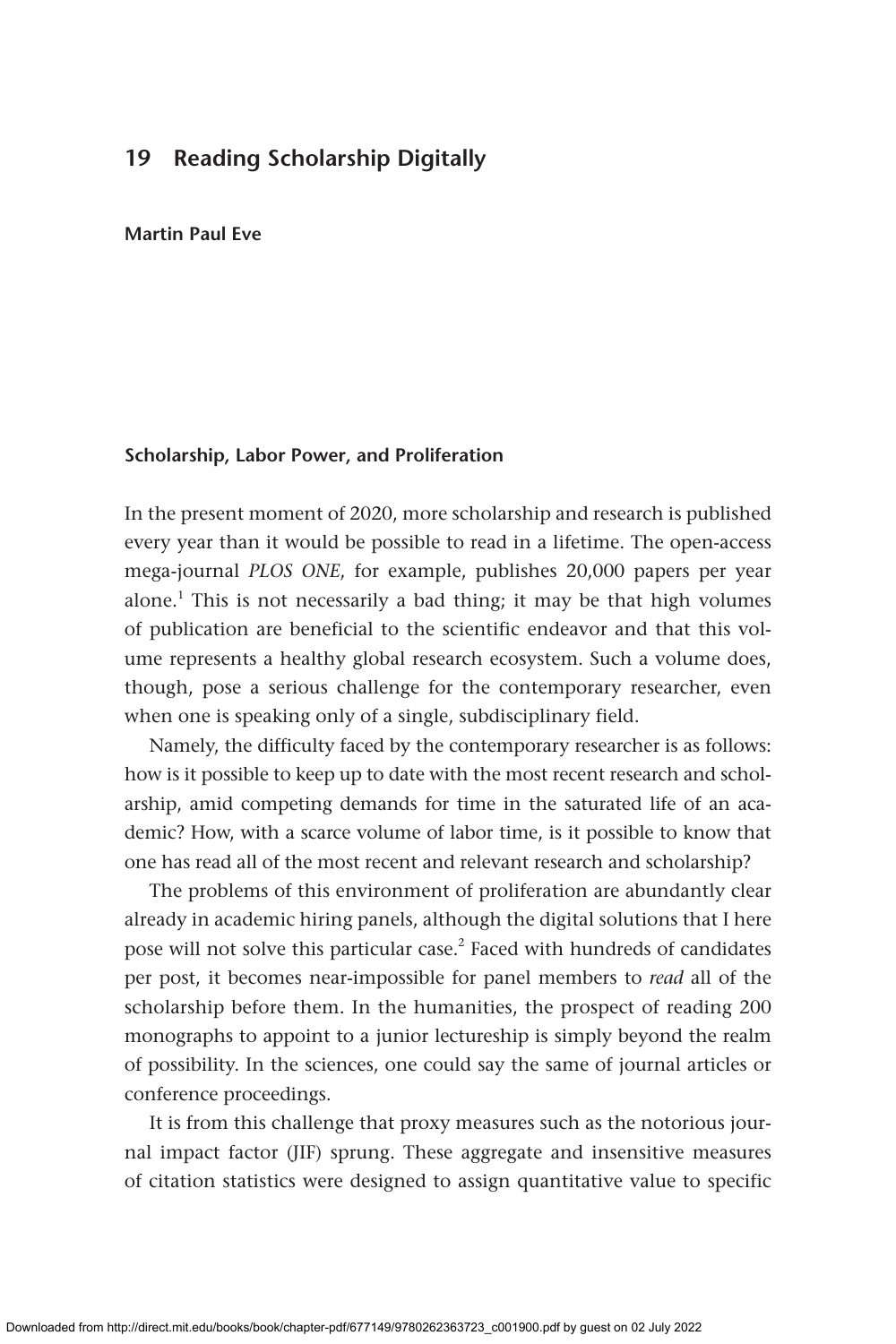**278 Martin Paul Eve**

venues. In other words, they moved from the evaluation of the specific article to an evaluation of a scarcity correlation in the container. For, if it can be presumed that only one in 200 papers is admitted to a journal, then that publication outlet can act as a perfect correlation for the scarcity that faces the hiring panel, with 200 applicants for a single job. Since JIF is premised on a scarcity—as it is calculated as citations against volume—this scarcity becomes important.

The problem is that such aggregation to the journal level is deeply flawed on several levels. For one, Brembs et al. have recently contended that the JIF correlates most closely with retractions. $3$  For another, such scoring restricts academic choice and freedom in publication venue; if academics and their managers believe that certain journals will be used in their evaluation before hiring, promotion, and tenure committees, they will flock to publish only in such venues and will feel a pressure *not* to publish elsewhere. This can create a set of additional market problems for library budgets in the ever more restricted and almost monopolistic situation that has fueled the serials crisis since the 1980s.<sup>4</sup> Such methods of evaluation are also problematic in their aggregation since every "top" journal has published bad research and every "poor" journal could, in theory, contain brilliant articles.

To avoid these negative situations, the San Francisco Declaration on Research Assessment (DORA) was born, whereby institutional signatories agree to avoid the use of JIF-like proxy measures for their appointment panels.<sup>5</sup> This goes some way toward resolving the unintended consequences of the JIF, but it doesn't then answer the more fundamental question of what lies beneath the development of this measure: how can we know how to spend our reading time, without actually reading the work itself?

One suggestion for how we might fix this is to move to a mode of assessment where candidates for hiring present a research narrative in which they outline the impact, outcomes, and overall arch of their research, referring to a couple of key outputs, to which a hiring panel might turn and read in detail (the kind of "ImpactStory" approach). This sounds good in principle, even with the entirely valid concerns about the Impact agenda in the UK. (In the UK context, "impact" refers to demonstrable behavioral change in response to research and it is measured as part of the Research Excellence Framework (REF). This is controversial because it places an emphasis on translational, rather than early-stage, research. It also seems to demand that research change the world, rather than people's understandings, which can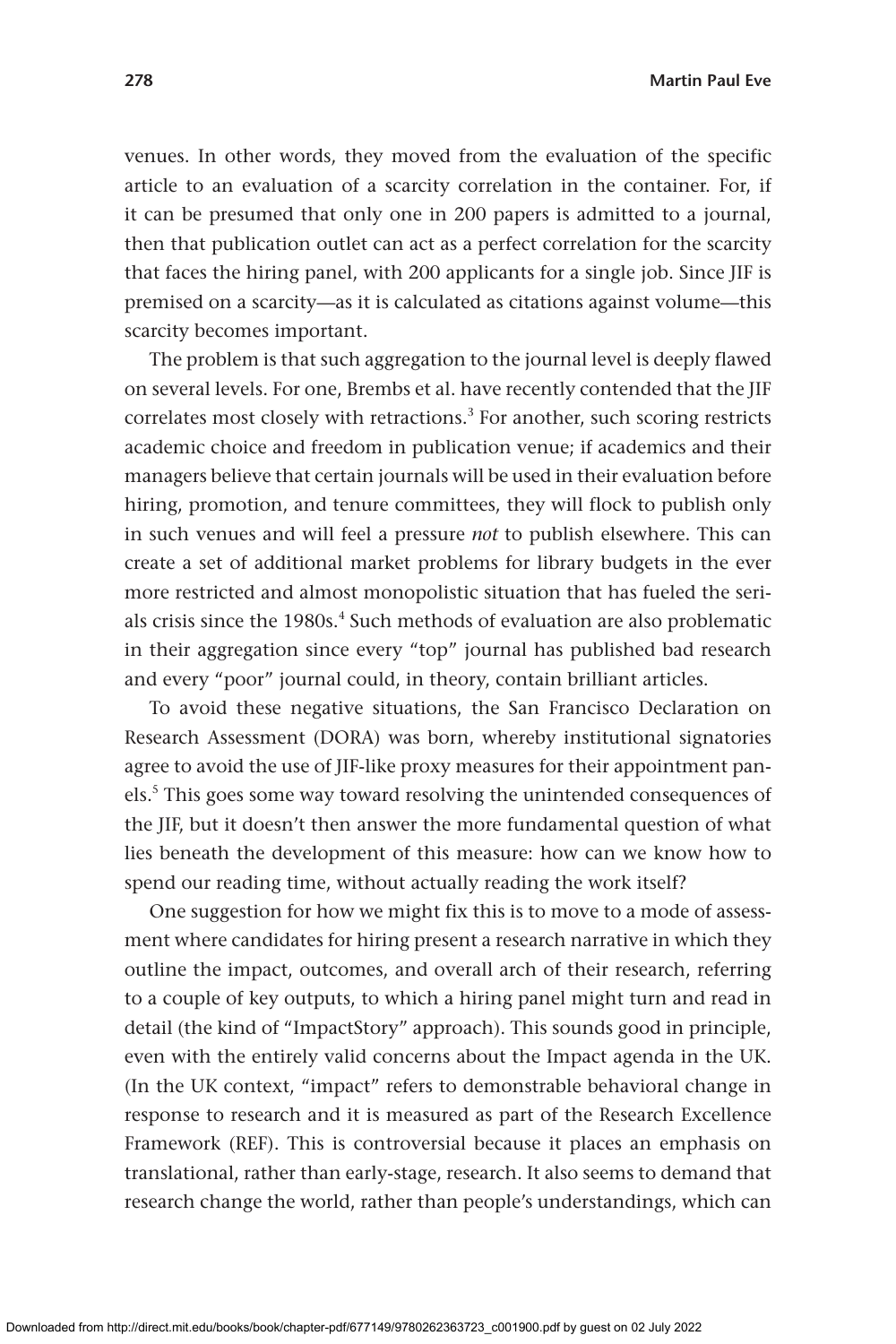be hard in the humanities and social sciences—although in the 2014 REF, these disciplines fared well nonetheless in impact assessments.) It reinforces the importance of understanding why we do research and what the work told us, while also moving away from relying solely on the prestige of the venue in which the work appeared.

The problem with this is the onus it puts on candidates. Applying for academic jobs is arduous, unpaid work, with only a slim chance of a payoff. The dilemma then becomes: in implementing initiatives such as DORA through displacing the burden onto researchers/applicants to narrativize their work, the academy achieves some good. It is good that researchers should think more broadly about their work and how they can articulate this to a wide audience. This also gives those with a more quirky, non-prestige-based track record a better chance of employment in academia (at least in theory).

On the other hand, this approach asks candidates to take on more work, in order to spare the work of hiring panels (who are employed members of staff). If candidates have disabilities, (child)care responsibilities, or a host of other life circumstances, this method once more privileges those who can afford to put the most time into a gamble on an academic job. My conclusion from this thinking is that we need new ways to search and appraise scholarship.

Such an approach would not especially help with the problems of evaluation into which I have delved in this introduction; the assessment of the importance and quality of research work without recourse to crude metrics remains a difficult task. But it could help with the rigor of research and scholarship, which frequently does not and cannot cite the secondary literature comprehensively, since discovery has become so hard in an age of open abundance. In other words, while evaluative circumstances are among those where the demands on our reading time are most clear, this is only really a reflection of a broader problem in the general research environment, with which a range of computational approaches could assist.

#### **Distant Reading Methodologies**

This problem of abundant material and scarce time is not distinct to scholarship. In the fields of history and English, for instance, various digital methods have been born under the name of "distant reading" to attempt to solve this problem of insufficient reading labor-power.<sup>6</sup> In the sociological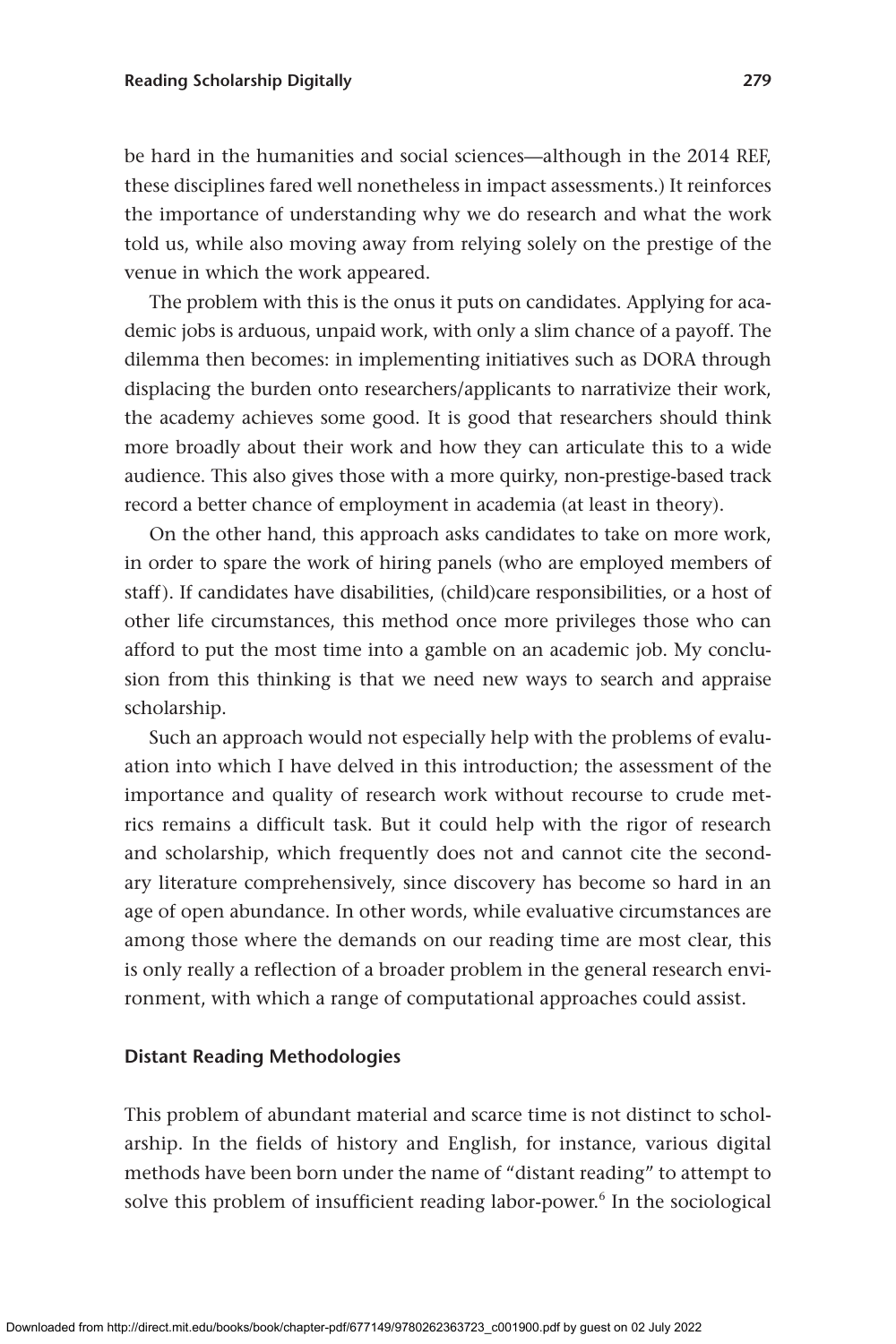**280 Martin Paul Eve**

study of social media and the web, the computational solution would be called "text mining." JSTOR Labs has also recently released an example platform that allows for the digital close and distant reading of scholarly material within their database and has been thinking about alternative digital approaches to the monograph.<sup>7</sup> The fundamental premise of such methods, though, is to use digital techniques to scan through hundreds of thousands of papers, articles, or books, and to bring pertinent work or aspects to the attention of the operator.

One prominent group of scientists who are already embedded in such a culture is the Murray-Rust research group at Cambridge University. In 2014, Peter Murray-Rust, a crystallographer by background, was awarded a Shuttleworth Fellowship for his work on a suite of tools for the extraction of facts from the scientific literature: the ContentMine.<sup>8</sup> Working strictly within the bounds of the law—yet exploiting the exemption that facts cannot be placed under copyright, only their expression can—this nonetheless has the potential to revolutionize how we search academic literature at scale.<sup>9</sup>

For Murray-Rust, the benefits of mining the scholarly literature can be summarized as follows:<sup>10</sup>

- Comprehensive coverage of the secondary literature. At present, in all disciplines, work can go unnoticed or uncited, causing problems of repeated work and duplicated argument. A system that could comprehensively search the scholarly literature would avoid this.
- Comprehensive coverage within a paper. Scholars often read only parts of a work, for time, rather than reading the whole piece. This problem could be mitigated by a system such as that proposed by Murray-Rust that would summarize the entire argument of a paper and ensure coverage of the complete work.
- Aggregation and interdomain analytics. The example that Murray-Rust gives here is the fact that we are currently poor at cross-referencing information. For instance, consider the question: "What pesticides are used in what countries where Zika virus is endemic and mosquito control is common?" This is hard for a person to answer, but relatively easy to aggregate computationally when one has related documents.
- Semantically rich entity tags. Connecting terms that are used in the literature to other sources has the potential to greatly accelerate the research process in many domains.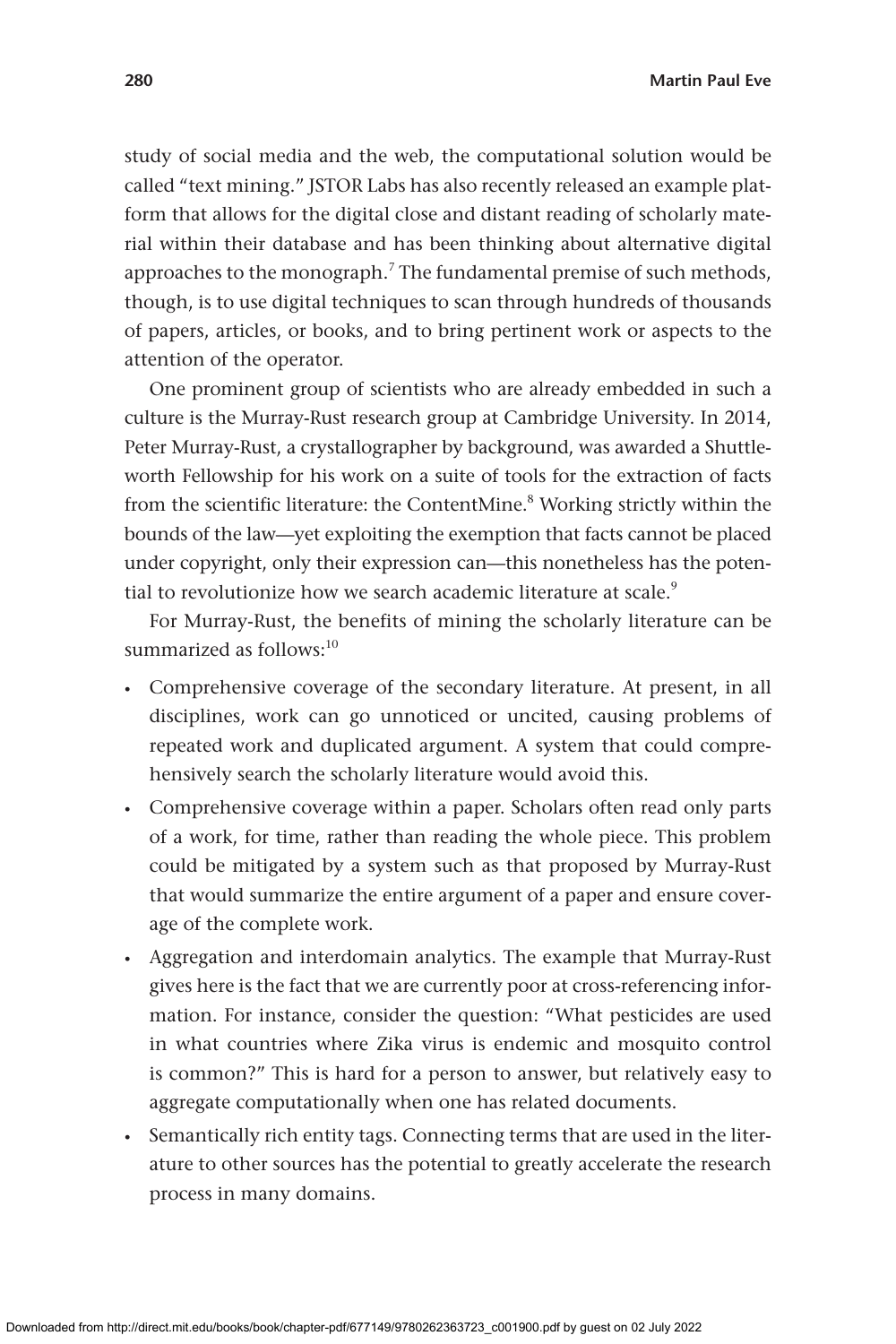Murray-Rust believes that his activities in mining the scholarly literature in this way are covered by the Hargreaves amendments to UK copyright law in 2014, which cover his development of the software, but he cannot be utterly sure. Indeed, a lot of time at the ContentMine project is clearly dedicated to ensuring the legality of what they do, the majority of which is due to the fact that the copyright to most research material is owned by publishers.<sup>11</sup>

This is also complicated by Technical Protection Measures (TPM) and Digital Rights Management systems, which more publishers are now employing atop research and scholarship. The purpose of these mechanisms is to ensure that the works cannot be put into general circulation. The problem is that TPMs make it impossible to use such papers with any custom software without breaking the law. Indeed, while it is technically trivial to circumvent some of these systems, there are also hefty criminal penalties for so doing. In the EU, this is specified by EU Directive 2001/29/EC and in the US by the Digital Millennium Copyright Act (DMCA). As an example of a nation-specific implementation of these legal frameworks, the UK has Section S296ZE of the Copyright, Designs and Patents Act. This section allows a researcher to appeal a rightsholder's TPMs where the use is noncommercial research. This involves asking a publisher to voluntarily provide a copy that can be used in such a way and, if they will not, then contacting the Secretary of State to ask for a directive to yield a way of benefiting from the copyright exemption for noncommercial academic research purposes.<sup>12</sup> As of 2014, there had been no successful challenges under this legislation.<sup>13</sup>

#### **Machine Learning and Research Literature Classification**

On top of the above, a further promising area that has yet to be explored is whether machine learning approaches could provide a future way by which to bring relevant research and scholarly literature to the attention of researchers. As with their biological counterparts, artificial neural networks consist of groups of interrelated processing units, called neurons, that connect together in order to solve problems. For instance, character-based recurrent neural networks are particularly good at generating sentences and words on a probabilistic basis, once trained on a suitable reference corpus.<sup>14</sup>

One of the tasks for which such software systems—and other forms of machine learning—are well-suited is classificatory problems. Given a known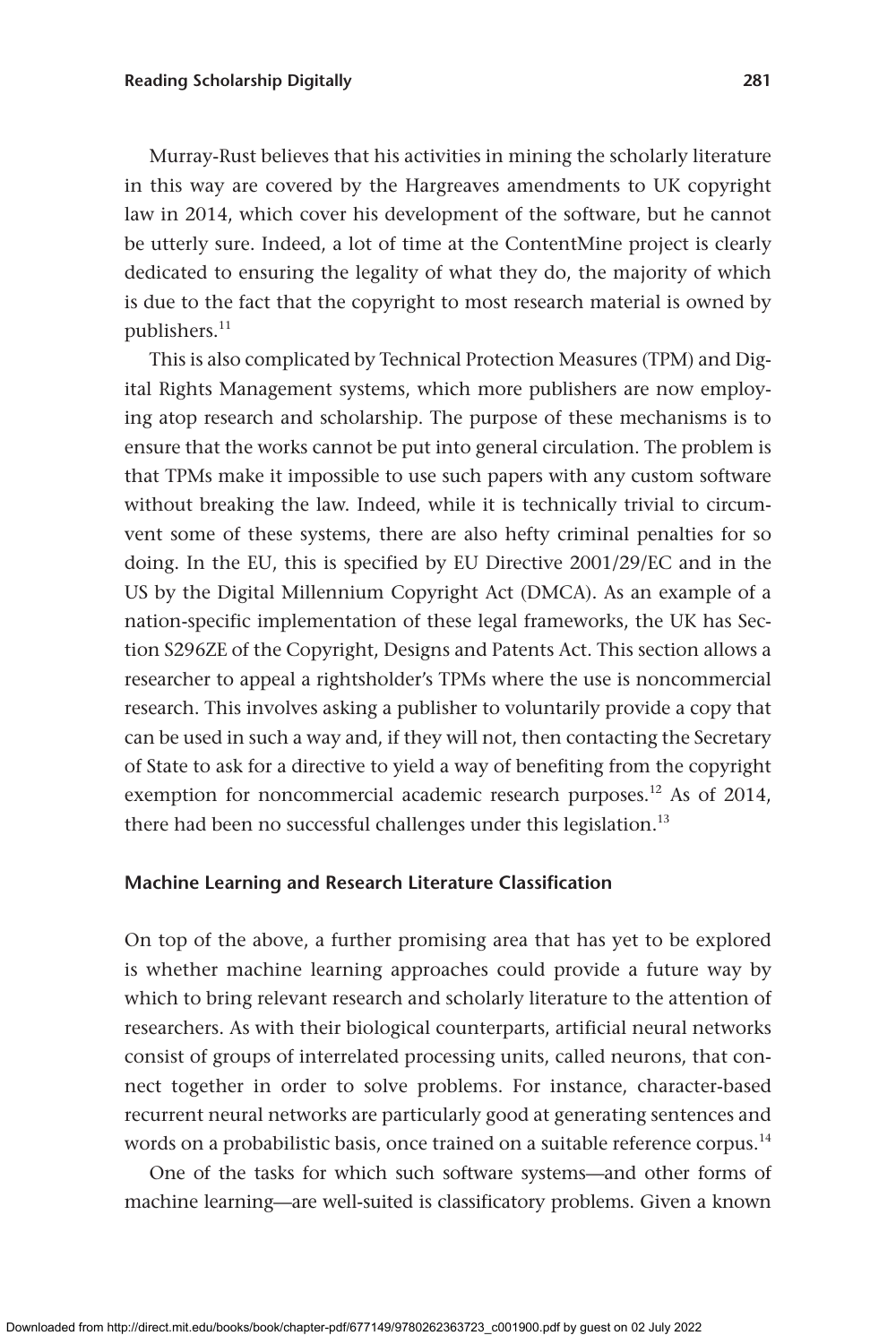corpus subdivided into groups of desirability, accuracy, or general interest (from "not interested," through to "highly relevant"), one could easily envisage a system that could provide an appraisal on behalf of researchers when fed a new paper or book. One could also imagine the classification of works based on their intersecting bibliographies ("show me works that sit at the center of the citation networks of all these other works"), methodological principles, or any other taxonomographic feature by which scholarship could be clustered.

There are, of course, challenges with such a method. Artificial neural networks tend to replicate existing structures of value. This has even led, in fields of natural language processing, to racist and sexist networks because, unfortunately, these are structural phenomena of our societies at large.<sup>15</sup>

If using machine learning to classify scholarship for personal reading preference, then, the danger is that we simply replicate a list of the works that a scholar would have read anyway; a filter bubble. Instead, we need ways to inject the *unexpected* and *fortuitous* into such systems so that we can still have the experience of chance advancing thought and research, without affecting the classificatory measures too adversely. (Although it is also worth noting that what researchers call serendipity is often actually the result of library classification procedures that bring works into parataxis.) On the other hand, such a system would bring with it the long-sought-after promise of relevant material for reading, reducing the burdening effects of abundance upon the contemporary researcher.

#### **Tempered Possibilities**

Such futurological technologies as those upon which I have here speculated are not far off in technical terms; these are no impossible science fiction or utopian dreams, at least in one sense. However, in social and legal terms, we remain some way from such visions. For the ability of these technologies to reach fruition at a viable scale depends upon *access to research works*. There are several routes by which this could become possible. Each of these ways is equally difficult to achieve but some are more desirable than others:

• Total centralization of all research article publication under a large corporate entity. This would allow that corporate entity to develop such systems as those to which I have here gestured. It would also, though, be hugely monopolistic and commercially dangerous.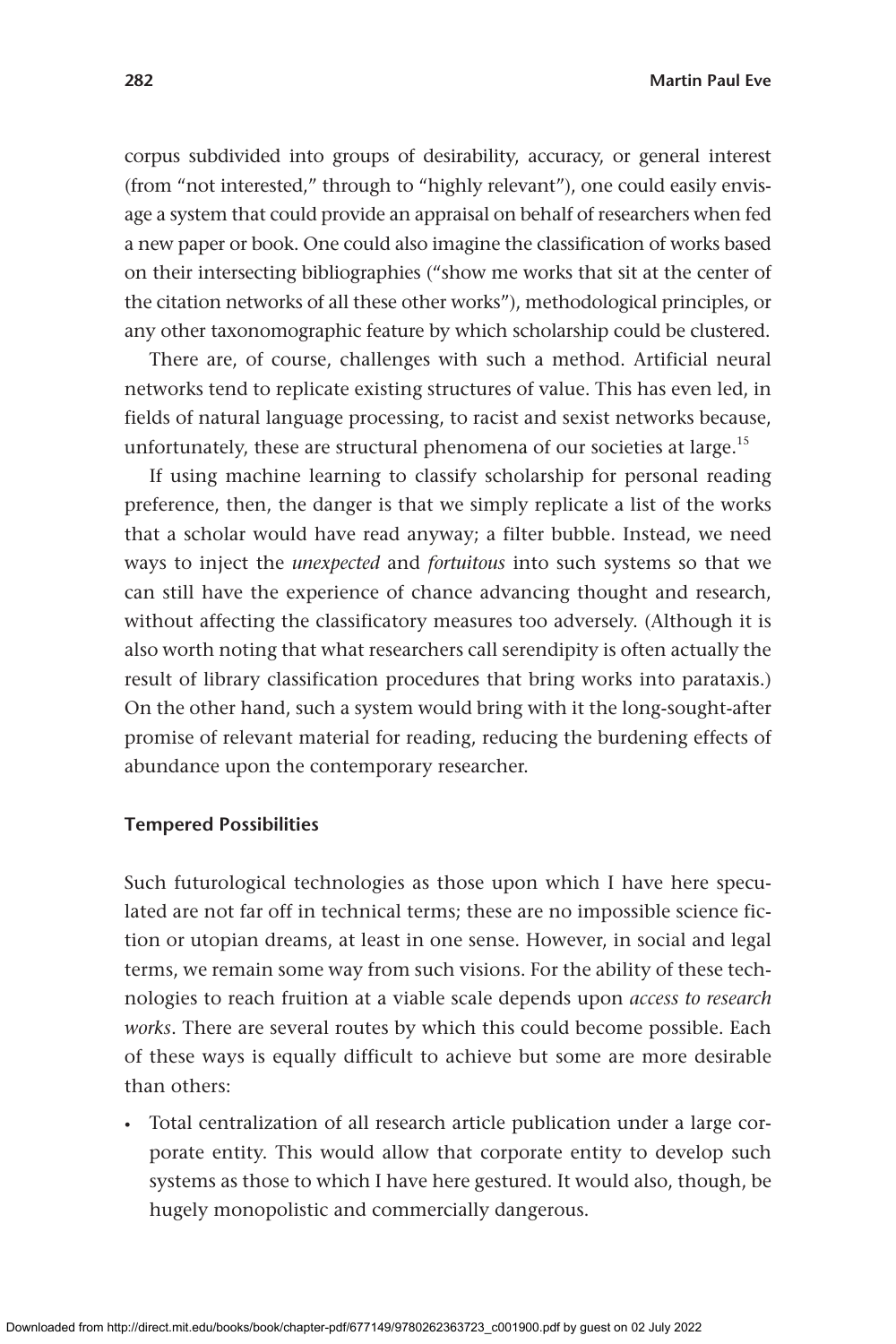- A compact between academic publishers to deposit all of their works in centralized repositories upon which mining operations can be performed.
- Total open access to the research literature.

Clearly, despite the promise of amplifying our labor time by reading scholarship with computers, we still have some way to go.

#### **Notes**

1. Alison McCook, "PLOS ONE Has Faced a Decline in Submissions—Why? New Editor Speaks," Retraction Watch, March 15, 2017, [http://retractionwatch.com/2017](http://retractionwatch.com/2017/03/15/plos-one-faced-decline-submissions-new-editor-speaks/) [/03/15/plos-one-faced-decline-submissions-new-editor-speaks/.](http://retractionwatch.com/2017/03/15/plos-one-faced-decline-submissions-new-editor-speaks/)

2. For more on this, see Martin Paul Eve, "Scarcity and Abundance," in *The Bloomsbury Handbook of Electronic Literature* (London: Bloomsbury Academic, 2017).

3. Björn Brembs, Katherine Button, and Marcus Munafò, "Deep Impact: Unintended Consequences of Journal Rank," *Frontiers in Human Neuroscience* 7 (2013): 291, [https://doi.org/10.3389/fnhum.2013.00291.](https://doi.org/10.3389/fnhum.2013.00291)

4. For a selection of sources on these subjects, see Association of Research Libraries, "ARL Statistics 2009–2011"; George Monbiot, "Academic Publishers Make Murdoch Look like a Socialist," *The Guardian*, August 29, 2011, sec. Comment is free, [http:](http://www.guardian.co.uk/commentisfree/2011/aug/29/academic-publishers-murdoch-socialist) [//www.guardian.co.uk/commentisfree/2011/aug/29/academic-publishers-murdoch](http://www.guardian.co.uk/commentisfree/2011/aug/29/academic-publishers-murdoch-socialist) [-socialist](http://www.guardian.co.uk/commentisfree/2011/aug/29/academic-publishers-murdoch-socialist); Eve, *Open Access and the Humanities: Contexts, Controversies and the Future*, chap. 2; Larivière, Haustein, and Mongeon, "The Oligopoly of Academic Publishers in the Digital Era."

5. "San Francisco Declaration on Research Assessment: Putting Science into the Assessment of Research."

6. For just a selection of such work, see Franco Moretti, *Graphs, Maps, Trees: Abstract Models for Literary History* (London: Verso, 2007); Franco Moretti, "The Slaughterhouse of Literature," *MLQ: Modern Language Quarterly* 61, no. 1 (2000): 207–227; Franco Moretti, *Distant Reading* (London: Verso, 2013); Matthew L. Jockers, *Macroanalysis: Digital Methods and Literary History* (Urbana: University of Illinois Press, 2013); Ted Underwood, "A Genealogy of Distant Reading," *Digital Humanities Quarterly* 11, no. 2 (2017), [http://www.digitalhumanities.org/dhq/vol/11/2/000317](http://www.digitalhumanities.org/dhq/vol/11/2/000317/000317.html) [/000317.html](http://www.digitalhumanities.org/dhq/vol/11/2/000317/000317.html); Andrew Piper, *Enumerations: Data and Literary Study* (Chicago: University of Chicago Press, 2018); Ted Underwood, *Distant Horizons: Digital Evidence and Literary Change* (Chicago: University of Chicago Press, 2019); Martin Paul Eve, *Close Reading With Computers: Textual Scholarship, Computational Formalism, and David Mitchell's* Cloud Atlas (Stanford, CA: Stanford University Press, 2019).

7. JSTOR Labs, "Text Analyzer Beta," 2017, [https://www.jstor.org/analyze;](https://www.jstor.org/analyze) Laura Brown et al., "Reimagining the Digital Monograph: Design Thinking to Build New